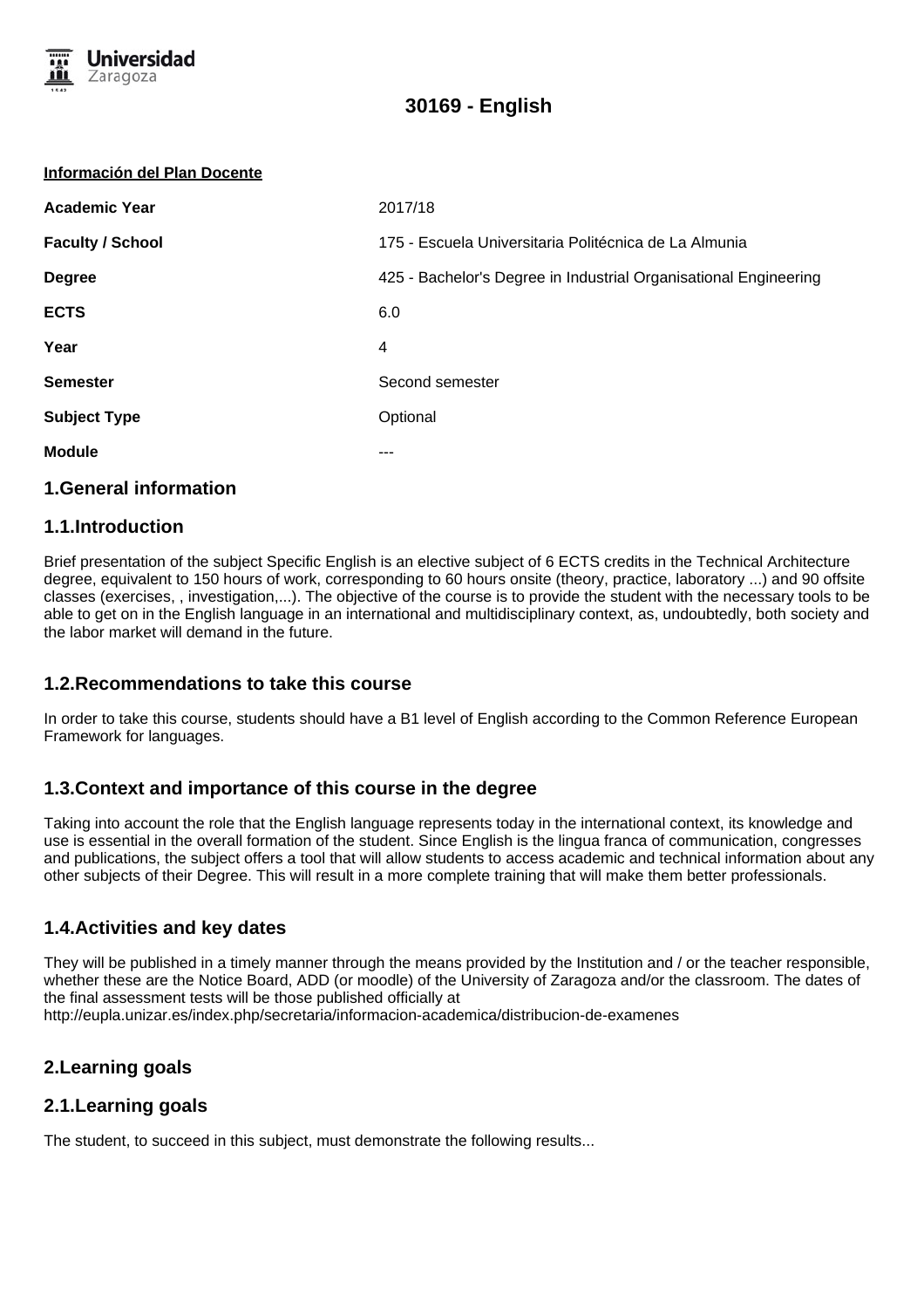

1: Consolidating the competences at B1 level according to the Common European Framework of Reference for Languages

2: Using the essential vocabulary necessary for the development of professional activities related to the Professional Training and the planning and management of English Language operations and processes.

3: Understanding and interpreting texts in English with specific content related to the field of Building, Engineering and Management.

4: Writing documents relevant to their professional field, both formal and informal, using lexicon, structures and appropriate rhetorical and textual techniques.

5: Making oral presentations on subjects of their degree (With fluency and grammatical and terminological correctness)

6: Communicating orally in the English language, with special emphasis on the use of the lexicon and procedures In multinational settings and participating in other oral interactions in their professional environment, such as negotiations and telephone conversations, understanding their interlocutors, although sometimes with effort, and expressing themselves clearly and with reasonable accuracy.

# **2.2.Importance of learning goals**

The convergence towards a European Higher Education Area and the labor market that future graduates will have to face requires students to be able to use English in various social and professional contexts. They will need access to specialized English material (for example, written information, talks, presentations and conferences); Participate in mobility programs and international projects related to their discipline and participate in academic activities (such as attendance at conferences, publication of articles or preparation of oral presentations) not only during their university studies, but with continuity once completed. On the other hand, being able to use the English language as it is used by the professionals in the discipline leads to a clear competitive advantage for the engineer who must look for his/her first job, and permits his/her integration in the current labor market, In a globalized technological environment, while giving access to labor markets outside Spain.

# **3.Aims of the course and competences**

## **3.1.Aims of the course**

The subject and its expected results respond to the following approaches and goals:

The subject of Technical English for Technical Architecture lies within the framework of teaching English for Specific Purposes, which integrates the teaching of the English language and the specific contents of the profession with a student-based approach. The course is taught in English and starts from level B1 (European framework). Tasks are practiced in class, most of them in pairs or small groups to encourage collaborative work. The activities are corrected in class or delivered for later correction.

The specific goals of the subject are:

- Introducing English through the discursive, rhetorical and linguistic functions of the scientific-technical record.
- Getting Familiar with the genres, techniques and academic conventions used by the Engineering scientific-technical community which reflect the future needs of the profession
- Developing linguistic competence in written and oral English in contexts of communication linked to the academic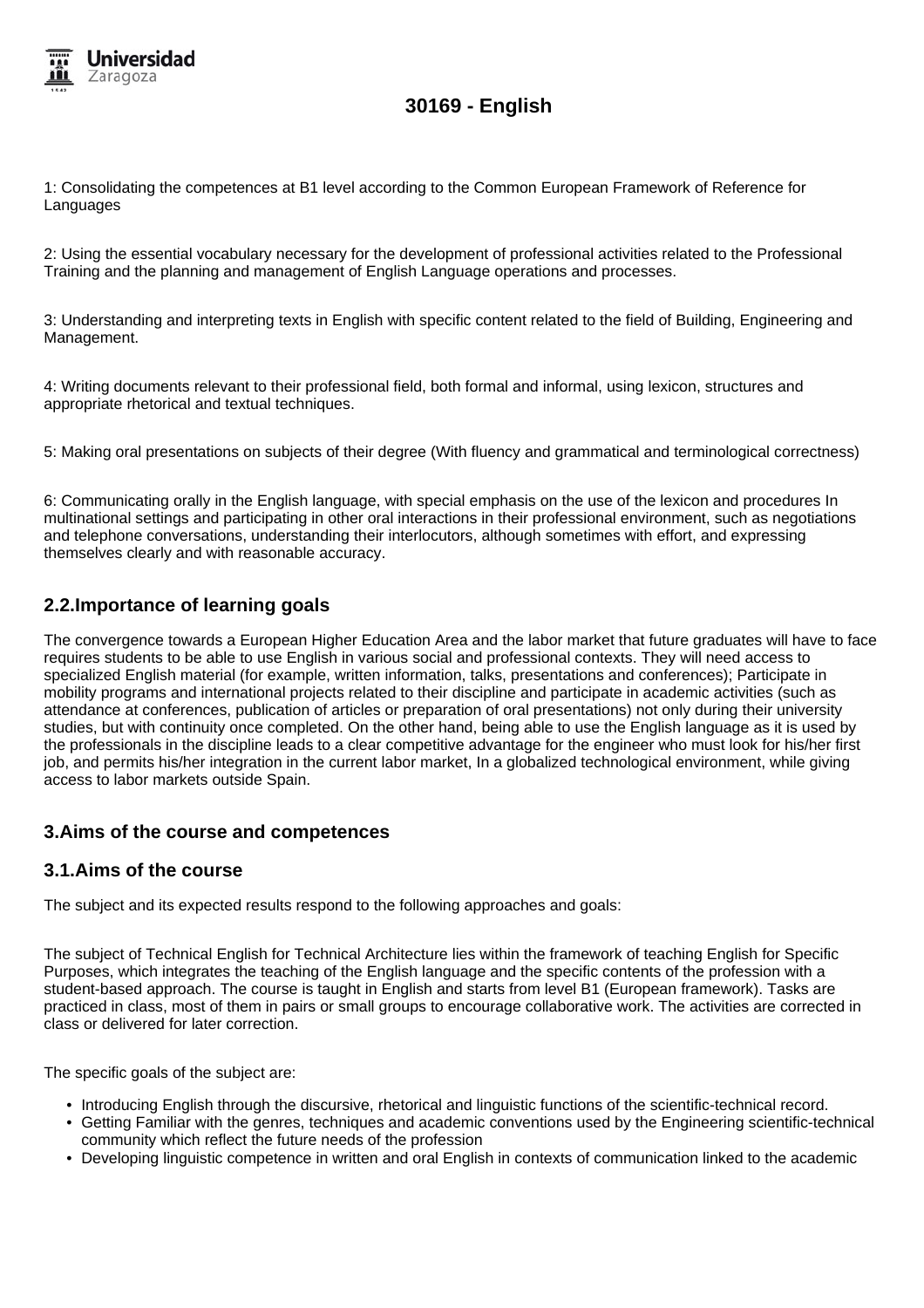

environment.

- Improving reading comprehension skills to understand and critically interpret technical texts of medium difficulty.
- Writing different types of text, which respond to various needs and are used in professional communication of the discipline.
- Promoting the expression of ideas, opinions, agreements and disagreements in formal situations, in professional and academic contexts.
- Extending the oral expression of the student to communicate in an academic and professional exchange environment
- Extending the oral expression of the student to communicate in an academic and professional exchange environment
- Promoting self-learning and continuous training.

## **3.2.Competences**

Upon passing the subject, the student will be more competent to ...

1: Read and understand different types of English texts needed in their professional activity, for example, reports and technical documentation, specialized articles, instructions.

2: Write different types of English texts that respond to different needs and that are used in the Professional communication in the career: informative texts, texts describing processes and procedures, evaluative texts, argumentative texts.

3: Use communicative strategies to participate in conversations in work situations.

4: Read and understand specialized literature in English related to the career.

5: Maintain business correspondence in English.

6: Recognize the type of language appropriate for different types of technical communication texts in their career.

7: Understand oral presentations of projects in English.

8: Plan, prepare and deliver oral presentations of projects in English. 9: Develop strategies for finding information and reading online texts.

# **4.Assessment (1st and 2nd call)**

## **4.1.Assessment tasks (description of tasks, marking system and assessment criteria)**

Assessment activities The student must demonstrate that he / she has achieved the expected learning outcomes via the following assessment activities

1: Continuous assessment.

The credits of this subject can be obtained in a double way: on the one hand, via continuous assessment and on the other, via a final exam. To access the continuous assessment, the following points must be taken into account: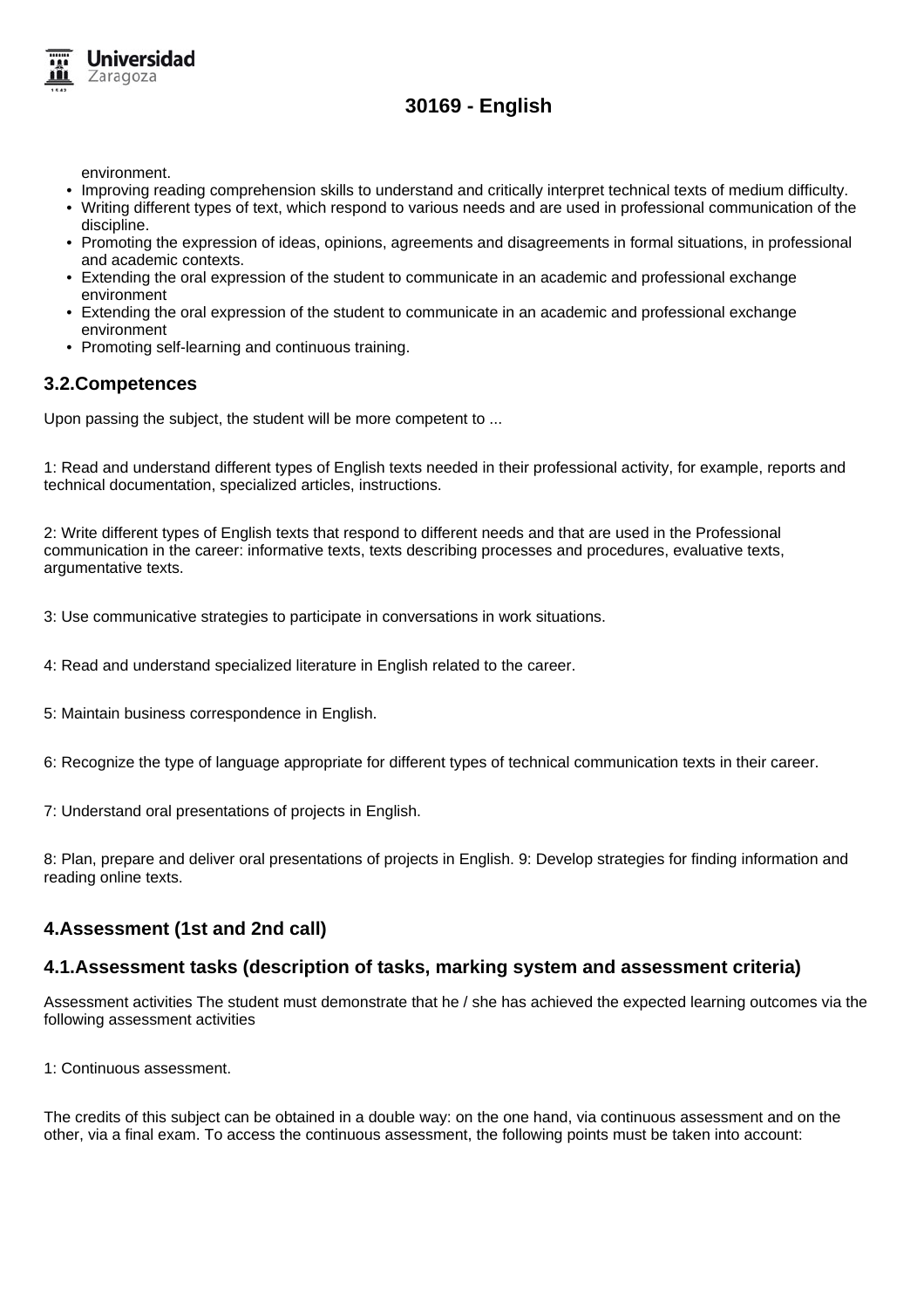

\* Attendance is required for a minimum of 80% of the lectures. If this percentage is not reached, the right to continuous assessment will be lost.

\* Absences will only be excused for medical reasons with presentation of the corresponding official certificate.

\* Participation in class is obligatory to access the continuous assessment system.

\* It will be necessary to hand in some activities \* Opportunities for extra credits will be offered on a voluntary basis.

\* The continuous assessment program will be validated by conducting a series of tests on thbe four basic language skills (reading, listening, writing and speaking) throughout the course. Students must show their proficiency at B1 level in all previous skills.

\* Assessment tests will be held every two weeks, during class time.

\* The listening and speaking marks will be taken from the activities done during the lessons.

\* The assessment tests can be done in different times or dates in case of absence due to illness or other reasonable reasons

\* The final grade will be obtained from the marks in the different tests carried out, as well as the activities handed in.

\* Students will have the right to take the final exam if they have not passed the tests during the course, as well as at the June or September calls.

2: Final assessment.

Students who do not follow the continuous assessment, or the ones who have not passed, or who wish to improve their grades, may take a final test that will take place in the official calls. There will be a final written exam to assess the student in the four skills: listening, speaking, reading and writing. Students must demonstrate their proficiency at B1 level in all previous skills.

## **5.Methodology, learning tasks, syllabus and resources**

#### **5.1.Methodological overview**

**The learning process that has been designed for this subject is based on the following:**

In the learning process, the student's role will be mainly active in either group work (by working in pairs or small groups, in which they should solve a problem, make a report, comment on a text or listen to specific or general information, etc.) or individually, all that under supervision of the teacher and using online resources.

## **5.2.Learning tasks**

**The program that the student is offered to help him achieve the target results includes the following activities... On-site generic activities:**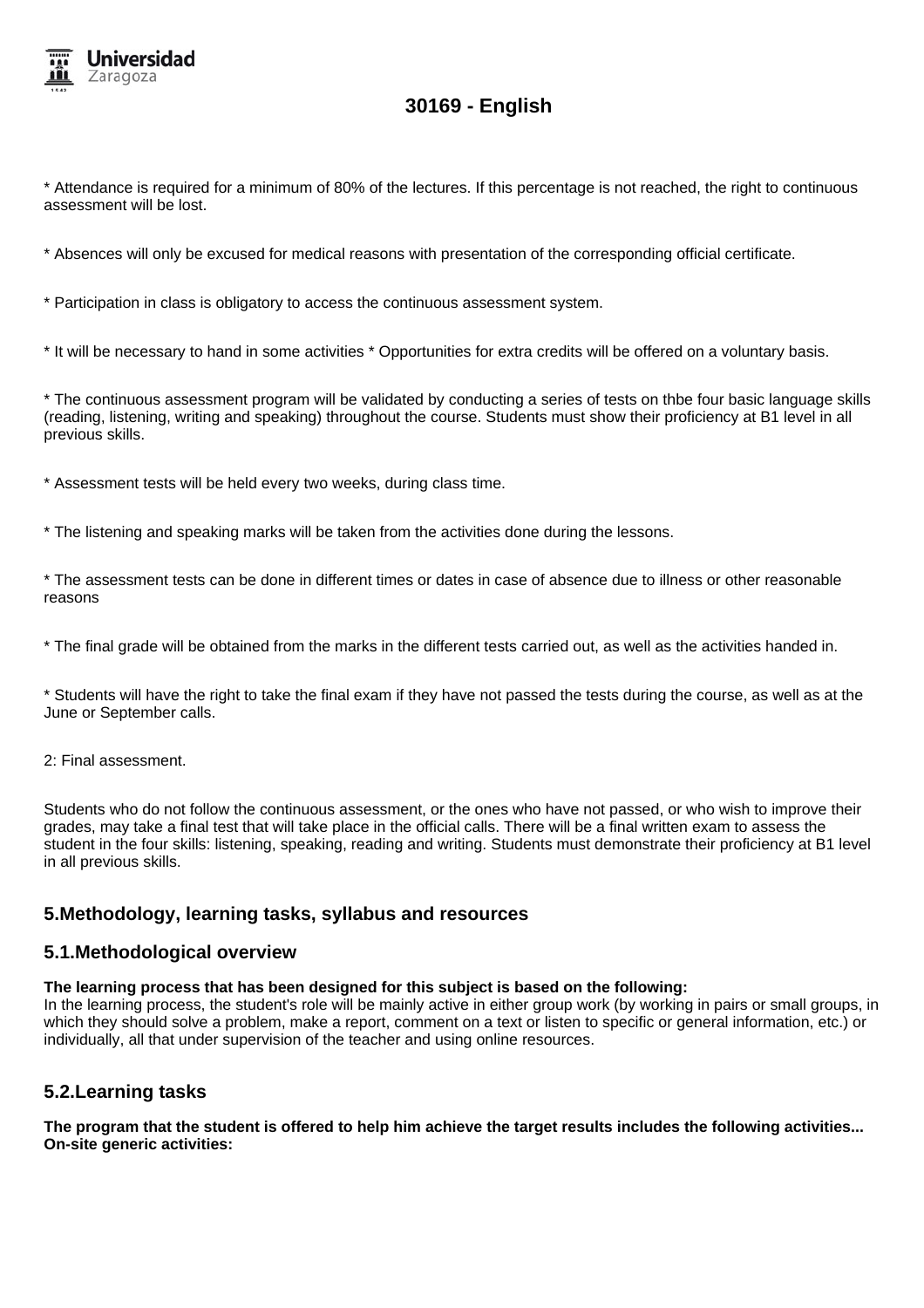

- **Theoretical and practical classes** : Theoretical concepts of the subject will be explained and practical examples to support the theory developed
- **Conversation Practices** : Students will be divided into pairs or small groups and will be supervised by the teacher.

#### **Off-site generic activities** :

- Study and assimilation of the theory presented in the lectures.
- Organization of seminars, solving suggested problems, etc.
- Scheduling written continuous assessment tests and final examinations.

**Supervised autonomous activities:** Targeted mainly to seminars and tutorials under the supervision of the teacher. **Support activities** : Mainly, through a virtual learning portal (Moodle) different activities that reinforce the basic contents of the subject will be made. These activities can be customized or not, being monitored through the above mentioned virtual portal.

# **5.3.Syllabus**

#### **Essential Contents of the subject to achieve the target learning outcomes.**

**1. Management Engineering Degrees** : Vocabulary: Branches in engineering. The timetable.Course descriptions.Theory: Present simple v Present continuous. Definite and indefinite article.Writing: Describing university courses and their contents. Writing an application letter. Oral Practice: The university interview.

**3. Manufacturing materials** : Vocabulary: Materials. Properties of Materials.Theory: Comparative and superlative adjectives. Opposites.Relative clauses.Writing: Writing a recommendation text. Explaining laws of nature.Oral Practice: Explaining the difference between materials. Comparing and contrasting.

**4. Manufacturing tools and machinery** : Vocabulary: Construction Tools. Theory: Type 0 conditionals. Purpose: used for -ing, used to, can, enable. Writing: Writing a description of construction tools. Oral Practice: Defining new words. Explaining how something works.Classifying.

**5. The manufacturing process** :Vocabulary: Parts of a factory. Personnel (Who does what?)Theory: Active v Passive. Present andPast passive forms.Writing: Writing a project brief. Oral Practice: Describing a manufacturing process. **6. Welcoming visitors** :Vocabulary: Measurements, quantities and numbers (dates, fractions, money). Theory: Quantifiers, Countable/Uncountable nouns. Prepositions of time.Perfect tenses.Writing: Writing emails to arrange a company visit. Oral Practice: Welcoming visitors and showing them around the factory.

**7. Solving problems** :Vocabulary: Identifying faults. Troubleshooting and repairs.Theory: Time clauses. Cause and effect.Prefixes.Past simple/Past continuous.Writing: Writing a report. Reporting defects and accidents.Using the problem-solution pattern.Oral Practice: Explaining what happened.

**8. Rules and Regulations** : Vocabulary: Hazards and safety precautions. Security threats.Theory: Modal verbs used to express rules: can/can't, should/shouldn't, must/mustn't, ought. Noun phrases. Writing: Writing safety signs. Warning expressions.Oral Practice: Giving instructions. Giving directions.Explaining rules.Making suggestions.Making recommendations.

**9. Company Communication** :Vocabulary: Charts, reports, memos, schedules. Theory: Modal verbs to express degrees of certainty: may, could, might, will, won't. Prepositions of place and movement.Writing: Writing reports. Oral Practice: Holding a meeting. Explaining a diagram.Interpreting charts, graphs, diagrams and tables.

**10. Information and Communication Technology** : Vocabulary: Email addresses and urls. Cyber

space.Theory:Conditional Sentences. Punctuation.Writing: Technical writing. Oral Practice: Telephoning across cultures. **11. The future of engineering** : Vocabulary: Future developments. Theory: Tenses used to express future time. Multi-part verbs (phrasal verbs).Writing: Making predictions. Presenting a schedule.Oral Practice: Presenting a Project. **12. Management engineering jobs** : Vocabulary:Job and work. Careers in Management Engineering. Internet resources for job search. Writing: Writing a CV. Writing a cover letter. Oral Practice: Talking about jobs. Talking about requirements.The job interview.

# **5.4.Course planning and calendar**

#### **On-site Sessions Schedule and presentation of tasks**

The classes are held according to the schedule established by the Institution, which is published prior to the start date of the course. A more specific calendar with the activities of the subject may be scheduled and published in the ADD of the University of Zaragoza.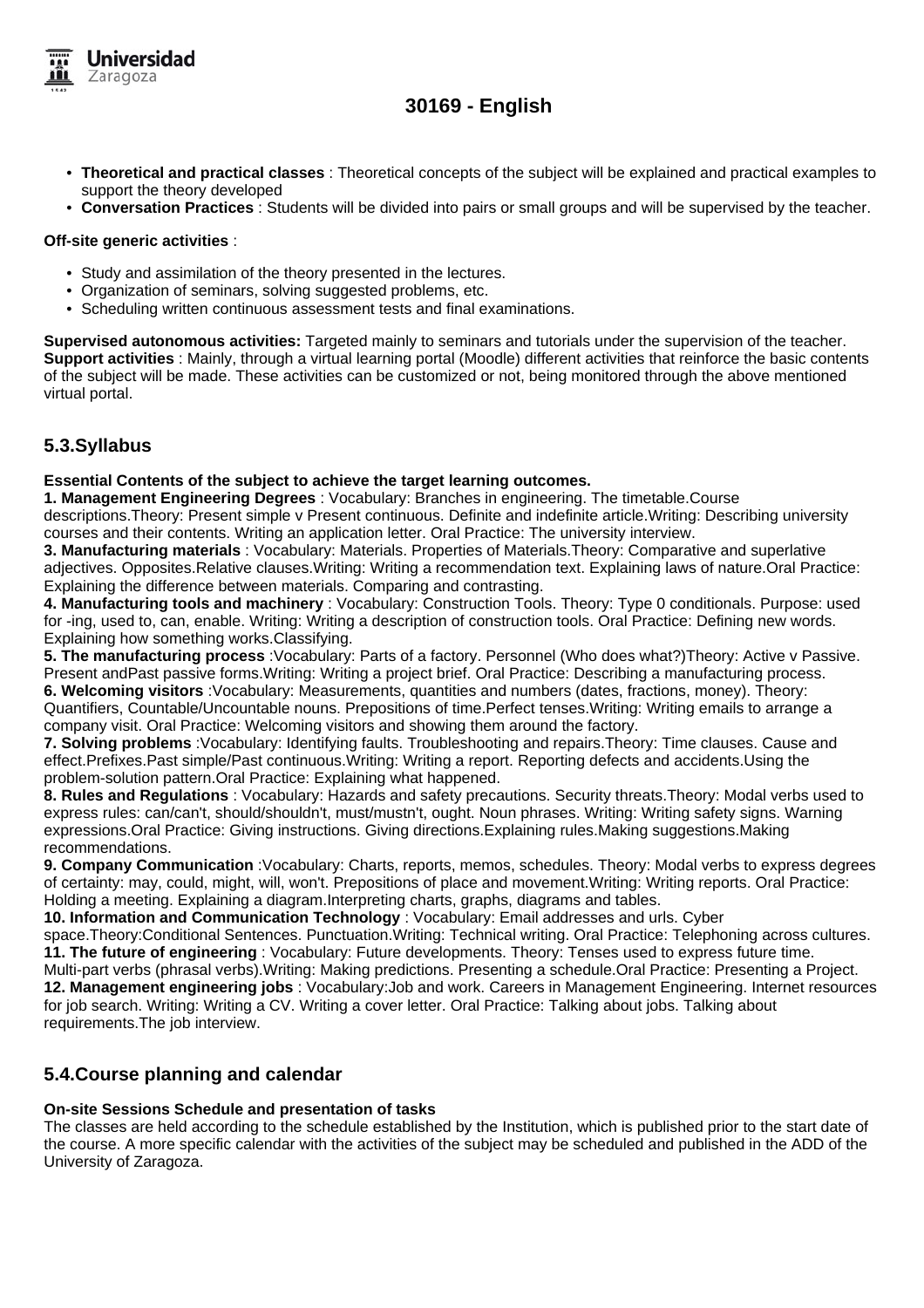

The teacher will inform the students of the tutorials schedule also through the ADD or other means of communication set up by the Institution.

# **5.5.Bibliography and recommended resources**

"THE UPDATED BIBLIOGRAPHY OF THE SUBJECT IS CONSULTED THROUGH THE LIBRARY WEB PAGE http://psfunizar7.unizar.es/br13/eBuscar.php?tipo=a

| ВB<br><b>BB</b> | Alexander, L.G Longman English<br>grammar practice / L.G. Alexander London<br>; New York: Longman, 1990<br>Azar, Betty Schrampfer. Understanding<br>and using english grammar / Betty<br>Schrampfer Azar . - 2nd ed. New Jersey :<br>Prentice Hall Regents, 1989<br>Beigbeder Atienza, Federico. Diccionario                      |
|-----------------|-----------------------------------------------------------------------------------------------------------------------------------------------------------------------------------------------------------------------------------------------------------------------------------------------------------------------------------|
| ВB              | politécnico de las lenguas española e<br>inglesa = Polytechnic dictionary of Spanish<br>and English languages / F. Beigbeder<br>Atienza . - 2a. ed. Madrid : Díaz de Santos,<br>S.A., 1997                                                                                                                                        |
| BВ              | Bolton, David. English grammar in steps /<br>english grammar presented, explained and<br>practised in context by David Bolton and<br>Noel Goodey . - [1ª ed.] London :<br>Richmond, D. L. 2004                                                                                                                                    |
| BВ              | Collins CobuildEnglish language<br>dictionary / developed and compiled in the<br>English Department at the University of<br>Birmingham as part of a language<br>research project commissioned by Collins<br>Publishers . - [1st ed., 6th repr.] London;<br>Glasgow: Collins; Stuttgart: Klett, 1992                               |
| BB              | Diccionario Oxford Avanzado para<br>estudiantes de inglés : español-inglés,<br>inglés-español / direccción editorial,<br>Annella McDermott, Patrick Goldsmith, Ma<br>Angeles Pérez Alonso; equipo de<br>redacción Ana Bremón  [et al.] Oxford<br>[etc.]: Oxford University Press, 1996<br>Eastwood, John. Oxford practice grammar |
| BВ              | : with answers / John Eastwood . - [1st ed.,<br>2nd. repr.] Oxford: Oxford University<br>Press, 1992                                                                                                                                                                                                                              |
| BВ              | Murphy, Raymond. English grammar in<br>use : a self-study reference and practice<br>book for intermediate students : with<br>answers / Raymond Murphy . - 1st. pub.,<br>16th printing Cambridge: University Press,<br>1992                                                                                                        |
| BC              | Dudley-Evans, Tony. Engineering / Tony<br>Dudley-Evans, Tim Smart, John Wall. -<br>[1st ed., 6th. imp.] Harlow, Essex:<br>Longman, 1987                                                                                                                                                                                           |
| BC              | Engineering / prepared by English<br>Language Services ; [Contributing editor                                                                                                                                                                                                                                                     |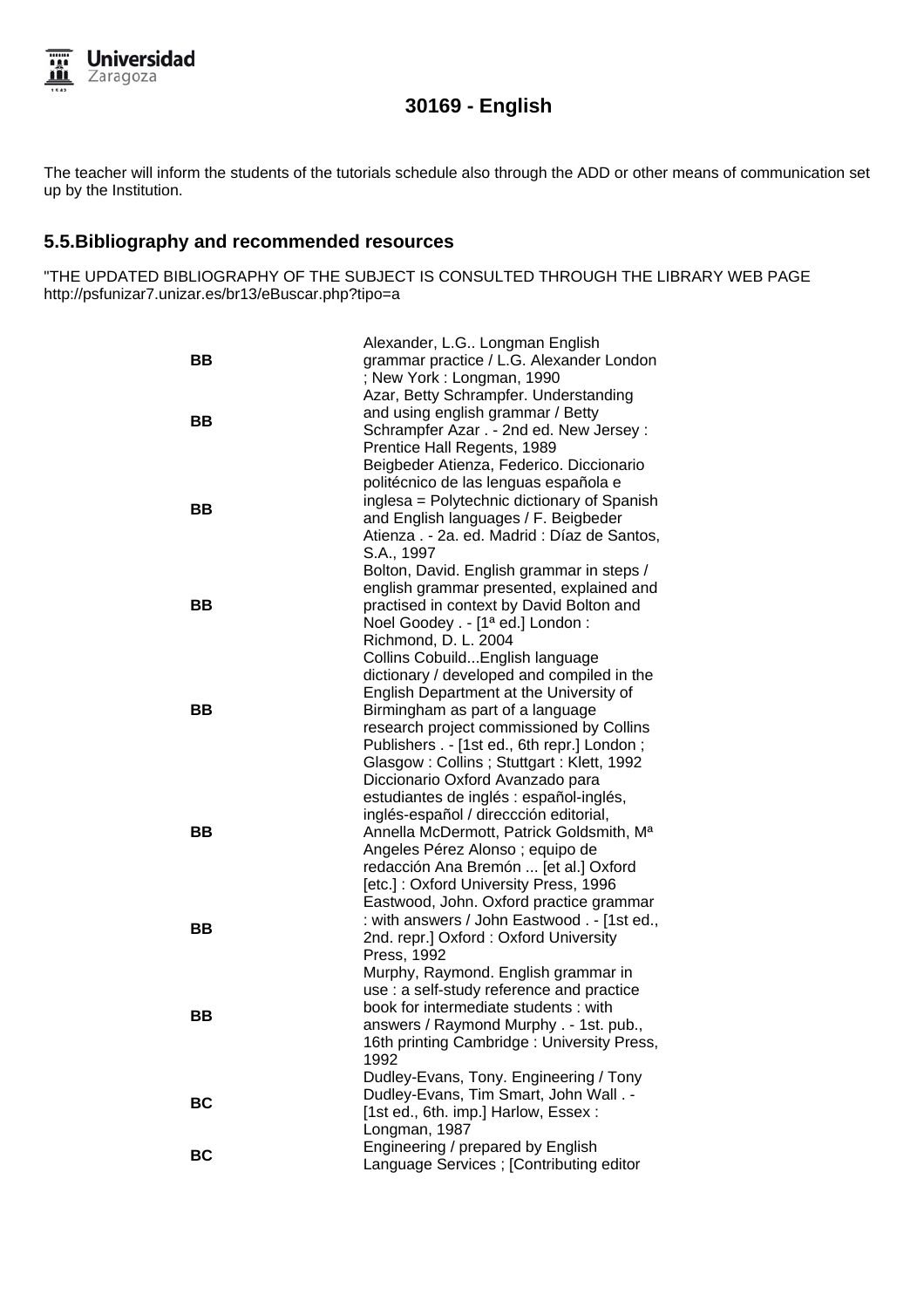|    | Louis de Pian] New York [etc.]:              |
|----|----------------------------------------------|
|    | Collier-Macmillan, 1967                      |
|    | Glendinning, Eric H Technology 2 / Eric      |
| ВC | H. Glendinning and Alison Pohl Oxford:       |
|    | Oxford University, 2008                      |
|    | Hollett, Vicki. Tech Talk: Intermediate      |
| ВC | Student's Book / Vicki Hollett, John Sydes   |
|    | Oxford: Universtity Press, 2009              |
| ВC | Ibbotson, Mark. Cambridge English for        |
|    | engineering / Mark Ibbotson . - 1st ed., 4th |
|    | repr. Cambridge: Cambridge University        |
|    | Press, 2010                                  |
| ВC | Thorn, Michael. An Introduction to           |
|    | technical English / Michael Thorn and Alan   |
|    | Badrick - 1ªedicion New York [etc.] :        |
|    | Prentice Hall, 1993                          |
| ВC | Waterhouse, Graham. English for the          |
|    | construction industry / Graham and Celia     |
|    | Waterhouse. - 1st published, repr London;    |
|    | Basingstoke: Macmillan, 1985                 |

#### **Resources**

Textbook, Internet and Audiovisual support material (sound equipment, computer, and projector.) Internet provides a vast amount of resources for all levels and activities, from grammar or vocabulary review to dictionaries, listening skil activities, etc. Some of them: http://www.everydayenglish.com http://www.quia.com http://www.freeenglish.com http://www.yellowallet.com http://www.englishclub.com

http://www.tefl.net

http://www.esl-images.com http://www.esl-lab.com http://www.esl-lounge.com http://www.english-to-go.com http://www.eslflow.com http://www.a4esl.org

http://www.babelfish.altavista.com http://www.learnenglish.org.uk http://www.longman.com

http://www.flo-joe.co.uk

http://www.eslcafe.com http://www.englishlearner.com

online dictionaries http://www.open-dictionary.com http://www.onelook.com http://www.babylon.com http://www.wordreference.com